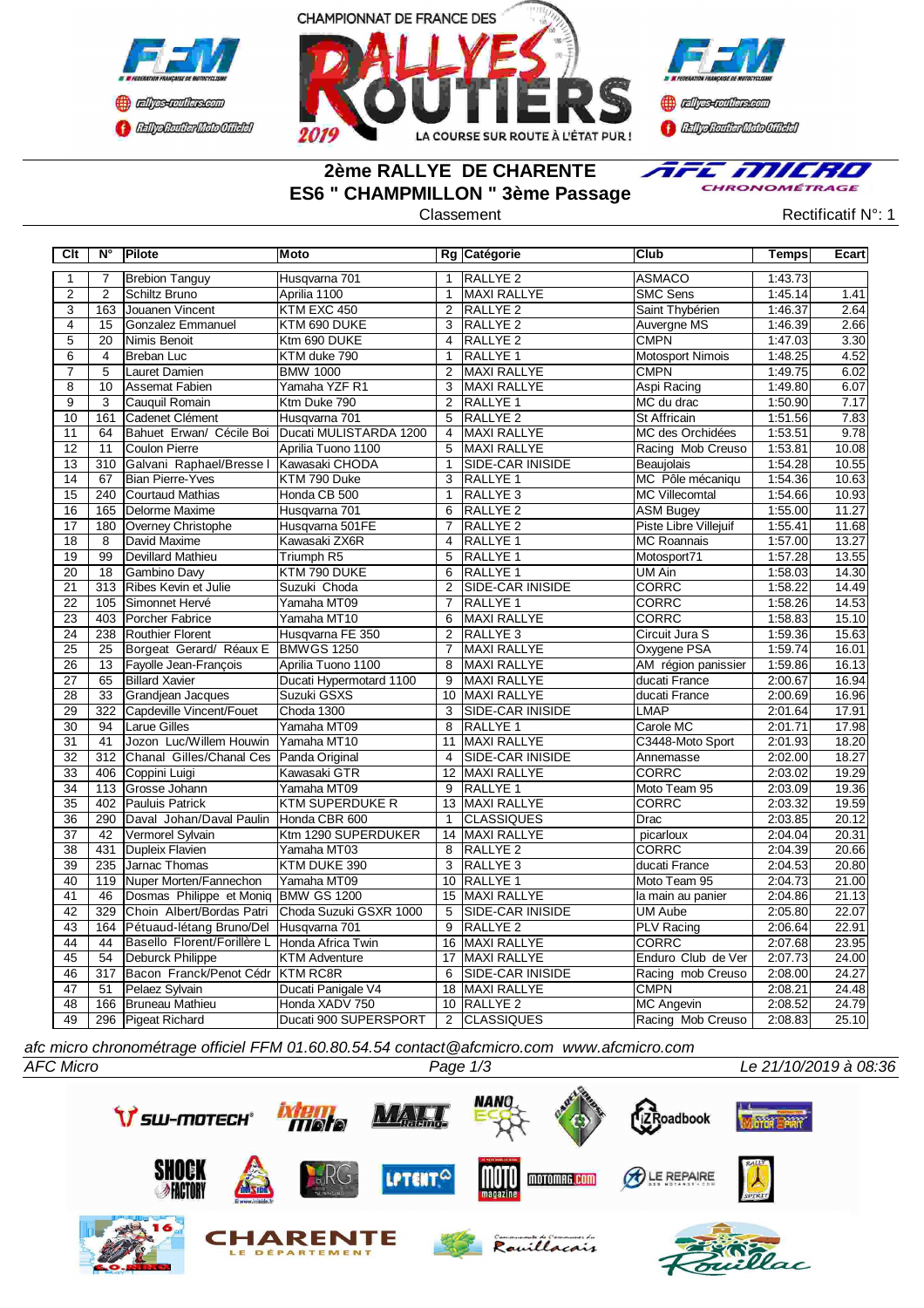



### 2ème RALLYE DE CHARENTE ES6 " CHAMPMILLON " 3ème Passage Classement Rectificatif N°: 1



| Clt             | $N^{\circ}$      | Pilote                                 | Moto                  |                 | Rg Catégorie            | Club                   | <b>Temps</b> | Ecart |
|-----------------|------------------|----------------------------------------|-----------------------|-----------------|-------------------------|------------------------|--------------|-------|
| 50              | 429              | Lechopier Franck                       | <b>SWM 650</b>        | 11              | <b>RALLYE 2</b>         | <b>CORRC</b>           | 2:08.99      | 25.26 |
| 51              | 104              | Preudhomme benjamin                    | Suzuki GSXS 750       | 11              | <b>RALLYE 1</b>         | <b>MC Carole</b>       | 2:09.15      | 25.42 |
| 52              | 68               | Francois Nicolas                       | Yamaha R1             | 19              | MAXI RALLYE             | Grezac Moto Club       | 2:09.37      | 25.64 |
| 53              | 21               | Maurel Eric                            | Aprilia Tuono 1100    | 20              | MAXI RALLYE             | Senas Durance          | 2:10.56      | 26.83 |
| 54              | 26               | Connan Yannick                         | Aprilia Tuono 1100    | 21              | MAXI RALLYE             | ducati France          | 2:11.14      | 27.41 |
| 55              | 27               | Vaugelade Jean-Pierre                  | Aprilia RSV4          | 22              | MAXI RALLYE             | <b>MC</b> Argentonnais | 2:11.51      | 27.78 |
| 56              | 411              | Gate Damien                            | Triumph 675           | 12              | RALLYE 1                | CORRC                  | 2:11.59      | 27.86 |
| 57              | 291              | Theillac Thierry                       | Ducati SUPERSPORT 900 | 3               | <b>CLASSIQUES</b>       | <b>MC Angoumoisin</b>  | 2:12.56      | 28.83 |
| $\overline{58}$ | 241              | <b>Groland Raphael</b>                 | Honda CB 500 M        | $\overline{4}$  | <b>RALLYE 3</b>         | Team 6e avenue         | 2:13.14      | 29.41 |
| 59              | 315              | Lepage pauline/Lepage D                | Yamaha R1 MSR         | $\overline{7}$  | <b>SIDE-CAR INISIDE</b> | MC <sub>2</sub> A      | 2:13.44      | 29.71 |
| 60              | 407              | Boisserie Philippe/Dideric             | <b>BMW RT 1250</b>    | $\overline{23}$ | <b>MAXI RALLYE</b>      | <b>CORRC</b>           | 2:13.88      | 30.15 |
| 61              | 58               | Bourgeois Frédéric                     | KTM SUPERDUKE R       | 24              | <b>MAXI RALLYE</b>      | Carole MC              | 2:14.35      | 30.62 |
| 62              | 421              | <b>Bertrand Guillaume</b>              | Kawasaki ZX750L       | 13              | RALLYE 1                | <b>CORRC</b>           | 2:14.63      | 30.90 |
| 63              | 293              | Duris Jean-Luc                         | Honda CBR 900         | $\overline{4}$  | <b>CLASSIQUES</b>       | Activebike             | 2:14.67      | 30.94 |
| 64              | 292              | <b>Fortin Eric</b>                     | <b>BMW 80 GS</b>      | $\overline{5}$  | <b>CLASSIQUES</b>       | <b>MNO</b>             | 2:15.00      | 31.27 |
| 65              | 55               | Lamour Marc                            | Honda CBRX            | 25              | <b>MAXI RALLYE</b>      | MC DU VAL DE SE        | 2:15.32      | 31.59 |
| 66              | 162              | Dupuis-Maurin Valeryane                | Kawasaki ER6M         | 12              | <b>RALLYE 2</b>         | Drac                   | 2:15.79      | 32.06 |
| 67              | 294              | Palicot Grégory                        | Honda CBR 600         | 6               | <b>CLASSIQUES</b>       | <b>ACO</b>             | 2:15.86      | 32.13 |
| 68              | 426              | Dubuc Pierre-Adrien                    | Kawasaki ER6          | 13              | <b>RALLYE 2</b>         | <b>CORRC</b>           | 2:16.00      | 32.27 |
| 69              | 59               | Stephan Pierre/Brunet Elo Triumph 1050 |                       | 26              | <b>MAXI RALLYE</b>      | Moto Team 95           | 2:16.05      | 32.32 |
| $\overline{70}$ | 434              | <b>Viard Aline</b>                     | Kawasaki Ninja        | 5               | RALLYE 3                | <b>CORRC</b>           | 2:16.25      | 32.52 |
| $\overline{71}$ | 123              | Moreau Loane                           | Triumph 675           | $\overline{14}$ | <b>RALLYE 1</b>         | ASM Armagnac Big       | 2:16.87      | 33.14 |
| $\overline{72}$ | 334              | Titard J-Iouis/Eragne Flori            | Choda suzuki 1300     | 8               | SIDE-CAR INISIDE        | Trélivan               | 2:16.92      | 33.19 |
| 73              | 117              | Brousté Laurent                        | Triumph R 675         | 15              | RALLYE 1                | <b>MTTH</b>            | 2:17.21      | 33.48 |
| $\overline{74}$ | 31               | Potier Guillaume                       | Ducati MULTISTRADA    | 27              | <b>MAXI RALLYE</b>      | Nimois                 | 2:17.34      | 33.61 |
| 75              | 439              | Beneston Didier                        | Honda CBR 600         | $\overline{7}$  | <b>CLASSIQUES</b>       | CORRC                  | 2:17.57      | 33.84 |
| 76              | 401              | Monostori Michel                       | <b>BMW TMT2</b>       | 28              | MAXI RALLYE             | CORRC                  | 2:18.52      | 34.79 |
| $\overline{77}$ | 160              | <b>Bousselin Philippe</b>              | KTM DUKE 690          | 14              | <b>RALLYE 2</b>         | MC virée en Livrado    | 2:18.98      | 35.25 |
| $\overline{78}$ | 430              | Spinoza laurent                        | Honda CB 500          | 15              | <b>RALLYE 2</b>         | <b>CORRC</b>           | 2:19.31      | 35.58 |
| 79              | 400              | <b>Baudot Pascal</b>                   | <b>BMW 1150 GS</b>    | 29              | MAXI RALLYE             | <b>CORRC</b>           | 2:19.35      | 35.62 |
| $\overline{80}$ | 415              | Poitevin Julien                        | Honda Hordnet 600     | 16              | <b>RALLYE 1</b>         | <b>CORRC</b>           | 2:19.43      | 35.70 |
| 81              | 274              | Lacoste Christian                      | <b>BMW 750</b>        | $\mathbf{1}$    | <b>ANCIENNES</b>        | UM Ain                 | 2:19.47      | 35.74 |
| 82              | 167              | Molinet Denis                          | Kawasaki 650          | 16              | RALLYE <sub>2</sub>     | Moto club Dauphino     | 2:19.63      | 35.90 |
| 83              | 108              | Gilli Aurélien                         | Yamaha MT07           | 17              | RALLYE 1                | Pit lane endurance     | 2:19.93      | 36.20 |
| 84              | $\overline{303}$ | Crescenzo Sébastien                    | Honda CBR 900         | 8               | <b>CLASSIQUES</b>       | motosport71            | 2:19.94      | 36.21 |
| 85              | 236              | Crescencio Pedro                       | Kawasaki NINJA 400    | 6               | <b>RALLYE3</b>          | ASM-ACO                | 2:21.63      | 37.90 |
| 86              | 438              | Streiff Laurent                        | Yamaha FZR 600        | 9               | <b>CLASSIQUES</b>       | CORRC                  | 2:21.85      | 38.12 |
| 87              | 432              | <b>Richard David</b>                   | <b>KTM DUKE R</b>     | 17              | RALLYE <sub>2</sub>     | CORRC                  | 2:23.05      | 39.32 |
| 88              | 101              | Bacca Riccardo                         | Suzuki GSXR 750       | $\overline{18}$ | <b>RALLYE 1</b>         | <b>Passion Vitesse</b> | 2:23.11      | 39.38 |
| 89              | 412              | D'abrigeon Franck                      | Triumph 675           | 19              | <b>RALLYE 1</b>         | <b>CORRC</b>           | 2:23.21      | 39.48 |
| $\overline{90}$ | 416              | Lavignasse Jean-pierre                 | Yamaha R6             | $\overline{30}$ | <b>MAXI RALLYE</b>      | <b>CORRC</b>           | 2:23.23      | 39.50 |
| 91              | 321              | Bleusez David/Capdeville               | Choda Original        | 9               | <b>SIDE-CAR INISIDE</b> | Racing Mob Creuso      | 2:24.01      | 40.28 |
| $\overline{92}$ | 404              | <b>Barthout Louis</b>                  | Honda CB 1100         | 31              | <b>MAXI RALLYE</b>      | CORRC                  | 2:24.06      | 40.33 |
| 93              | 413              | Grammatico Loic                        | Honda CBRR            | 20              | <b>RALLYE 1</b>         | CORRC                  | 2:24.60      | 40.87 |
| 94              | 419              | Rudyk Trystan                          | Suzuki GSR 750        | 21              | <b>RALLYE 1</b>         | <b>CORRC</b>           | 2:25.09      | 41.36 |
| 95              | 261              | Coudurier Thierry / Parent             | Yamaha 350            | 2               | <b>ANCIENNES</b>        | Arbusigny              | 2:25.62      | 41.89 |
| 96              | 433              | Deberteix Yann                         | Honda CB              | $\overline{7}$  | <b>RALLYE3</b>          | CORRC                  | 2:25.91      | 42.18 |
| $\overline{97}$ | 330              | Quilbault Jimmy/Pesenti S Honda CBR    |                       | 10              | <b>SIDE-CAR INISIDE</b> | <b>MC Montgesnois</b>  | 2:25.97      | 42.24 |
| 98              |                  | 414 Blay Yohan                         | Honda CBRR            |                 | 22 RALLYE 1             | <b>CORRC</b>           | 2:26.14      | 42.41 |

*afc micro chronométrage officiel FFM 01.60.80.54.54 contact@afcmicro.com www.afcmicro.com*